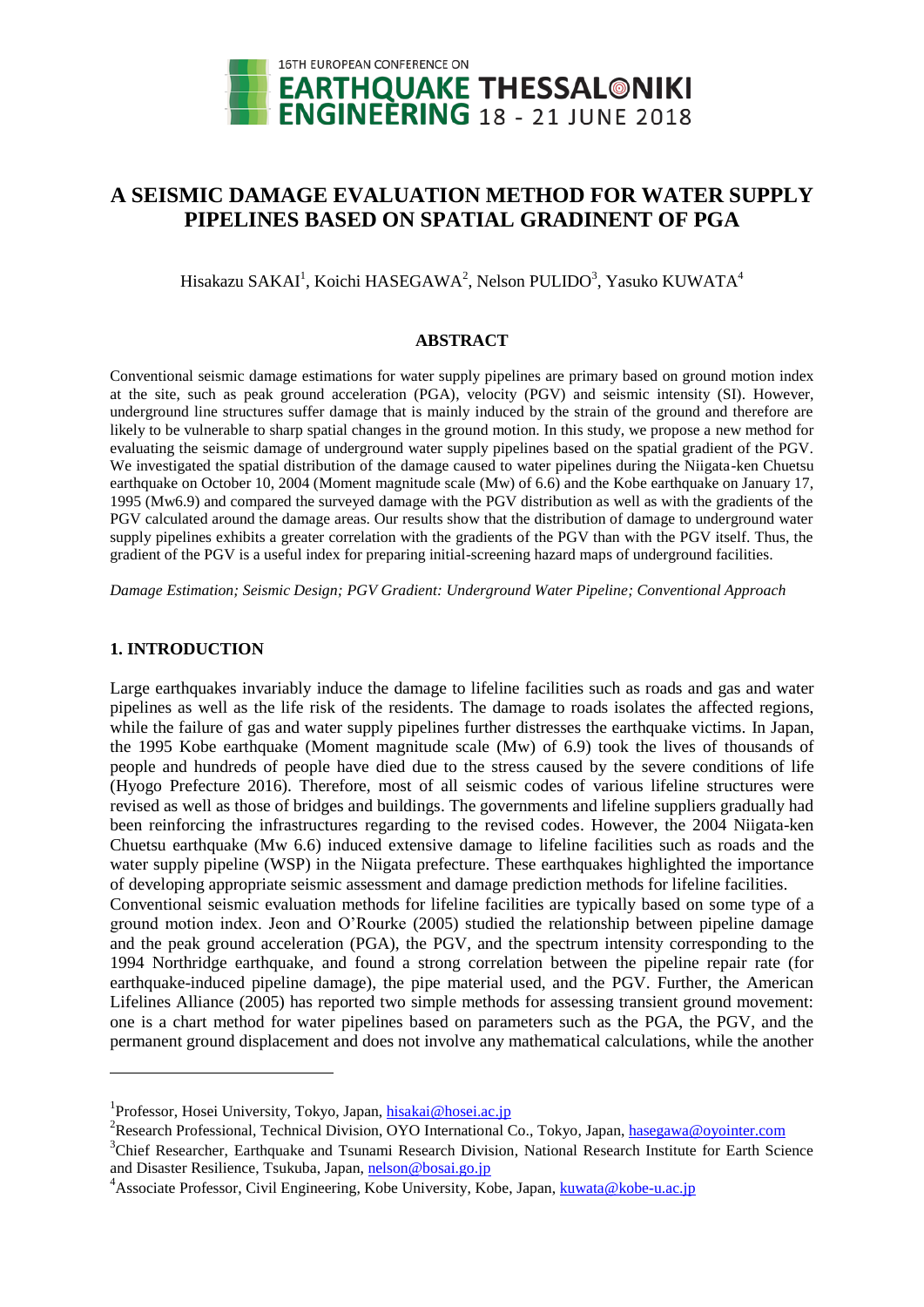is an equivalent static method based on the ground strain, which is calculated using the PGV and the propagation speed of the seismic wave. Most self-governing bodies, lifeline facility companies, and government agencies in Japan use the PGA, PGV, seismic intensity, and degree of liquefaction or intensity as measured by instruments to predict the damage to lifeline facilities. For instance, G&E Engineering Systems Inc. (2005) has summarized the various damage assessment methods used for water pipelines according to their intended function and the pipe material used, based on the transient ground movement (i.e., the PGA and PGV) and the permanent ground displacement induced by landslides and liquefaction. The Tokyo Prefecture Office and the Japan Water Works Association have adopted methods based on the PGV for designing seismically sound WSPs. A large number of Japanese self-governing bodies use modified methods based on a technique that uses the PGA values (Kubo et al. 1975) obtained from damage assessment studies performed during the 1995 Kobe earthquake for predicting the seismic damage caused to water supply and sewer pipelines. Gas supply companies evaluate the damage that could be caused to gas pipeline networks by future earthquakes based on the PGV and spectrum intensity values. Indian Authority (2007) has reported a seismic design method for buried pipelines based on the axial ground strain calculated using the PGV for transient ground movements. Kuwata et al. (2009) determined the trend in the pipe repair rate for highlevel ground motion through a numerical analysis while using the PGV. Using the PGV and the other above-mentioned measures has a number of advantages, in that they allow for real-time observations during earthquakes and can be used for quick damage predictions. However, a pipeline that is underground is more likely to be affected by strong local variations in the ground motion instead of the absolute values of the peak ground motion. To address this problem, O'Rourke et al. (2004) showed that the ground strain can be calculated using the PGV, the apparent wave velocity, and the predominant period of the seismic wave. The Eurocode (2006) also has a simple method for calculating the ground strain caused by the transient ground motion based on the Newmark method while using a sinusoidal wave and the apparent wave velocity (1967). However, it is difficult to estimate the apparent wave velocities or the predominant period of the seismic waves for future earthquakes. Paolucci and Smerzini (2008) introduced a method for calculating the in-plane strain tensor at the ground surface based on previous observations made using dense seismic arrays. This method might be useful for evaluating the strain distribution for well-recorded previous earthquakes but might not be appropriate for producing hazard maps for lifeline facilities in the case of future earthquakes. As mentioned above, the ground strain is considered a useful index for predicting the damage that will be incurred by underground pipelines. In fact, the major failure mode during the Kobe and Chuetsu earthquakes was reported to be cast-iron pipes falling off at the joints (Ballantyne 2010, Survey team on water supply utilities damages due to the Niigata-ken Chuetsu earthquake 2005). This type of failure is mainly caused by axial-ground-strain-induced tensile forces. (A bending failure is induced by a shear strain.) From this viewpoint, the change in the peak ground displacement (PGD), namely, the PGD gradient, would be a more suitable index for predicting damage to WSPs, since this index has the same unit as that of strain. However, it is difficult to calculate the PGD due to transient ground movements. This is because the amplification factor of the displacement is usually not known with as much accuracy as those of the PGA and PGV. In this paper, we propose a method based on the PGV gradient for evaluating the seismic damage of WSPs. In the rest of the document, we will present an outline of the method and its application in estimating the damage caused to WSPs by the 2004 Chuetsu and 1995 Kobe earthquakes. We will show that the PGV gradient is a better predictor of damage to WSP systems than is the PGV, which is the index used currently.

# **2. METHOD**

# *2.1 Strong Motion Estimation*

We used the following PGV distributions simulated using multi-asperity source models and three dimensional basin structures. Pulido and Matsuoka (2006) calculated the seismic bedrock strong motions during the Chuetsu earthquake using a hybrid method that combined wave propagation within a one-dimensional crustal model at low frequencies and a semi-stochastic modeling approach at high frequencies, and estimated the PGV values with the identified amplification factors. Matsushima and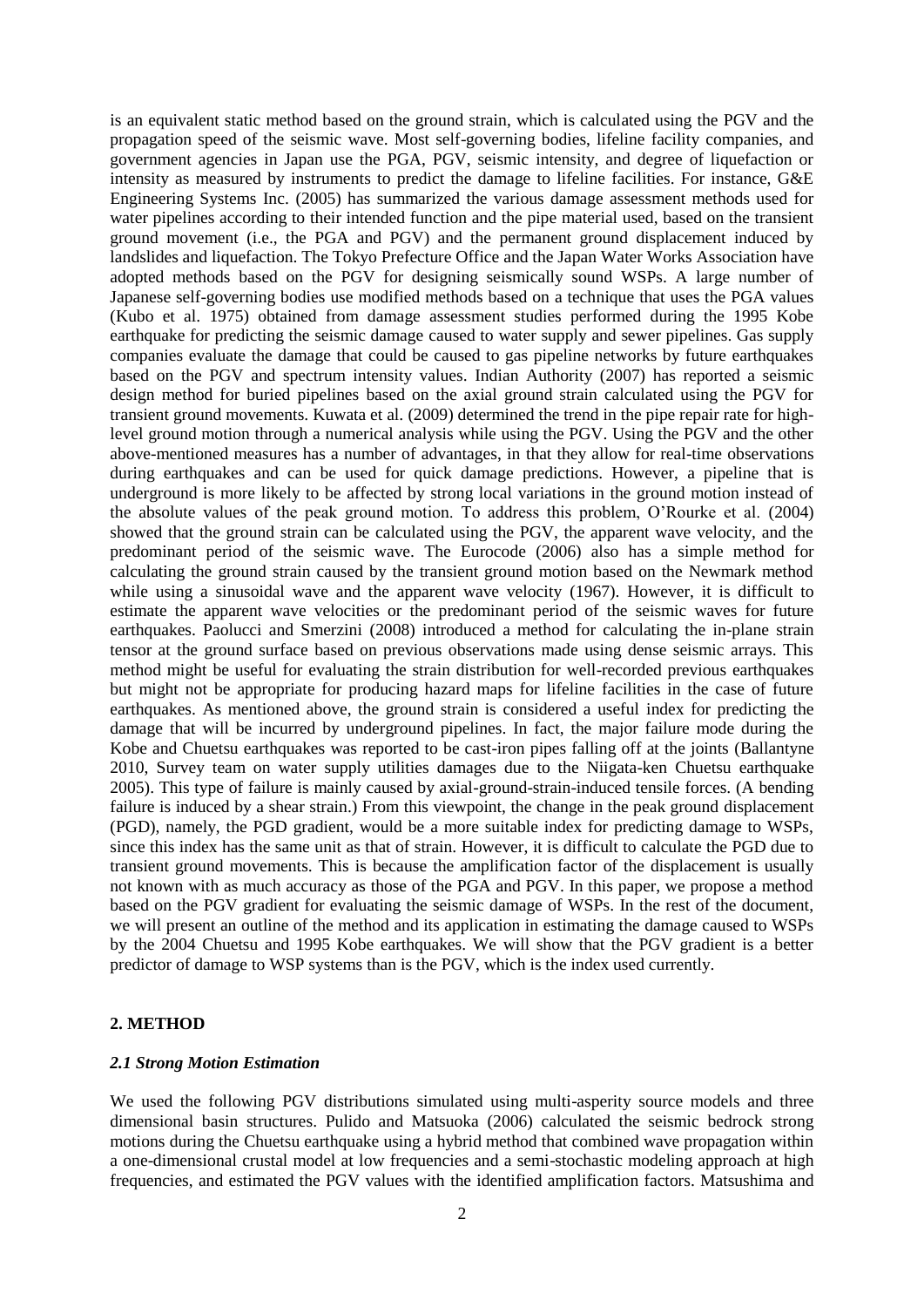Kawase (2009) estimated the ground motions at the upper layer corresponded to an S-wave velocity of 350 m/s during the Kobe earthquake, based on a three-dimensional finite difference method using the rupture model consisted of five rectangular strong-motion-generation areas. We calculated the PGV at the ground surface for a mesh with a size of 250 m by multiplying the simulated strong ground motions by amplification factors (Fujimoto and Midorikawa 2006).

In order to estimate the differential ground motions that could be a potential source of damage to water supply pipeline during an earthquake, we calculated the gradients of the PGV (G) along the geographical coordinates based on the simulated PGV values for a dense and uniform grid mesh as follows;

$$
G = \left| \frac{\partial PGV_{xy}}{\partial x} \mathbf{i} + \frac{\partial PGV_{xy}}{\partial y} \mathbf{j} \right| \tag{1}
$$

where  $PGV_{xy}$  is the peak ground velocity in the x, y grid, and *i* and *j* are the unit vectors along the east and north directions.

We calculated the PGV and PGV gradient values at the center of every grid cell of 250 m where WSP damage had been observed previously.

# *2.2 Damage to Water Supply Pipelines*

A survey of the damage sustained by WSPs during the Chuetsu earthquake revealed that the Nagaoka and Ojiya cities water system suffered damage at 329 and 95 locations, respectively. While during the Kobe earthquake, the WSP damage locations are defined as the point-wise repair locations and the number of locations amounted to 1,367 in Kobe city. Where the damage to WSP contains the ones presumed to be caused by earthquake-induced liquefaction and landslide.

In order to estimate the extent of WSP damage, we determined the WSP repair and damage rates within the three cities. We defined the WSP damage rate (WDR %), as follows;

$$
WDR = \frac{Nw}{Lw} \tag{2}
$$

where Nw is the number of damaged WSPs (count) and Lw is the WSP length (in km). We estimated the relationship between the WDR and the simulated PGV and PGV gradient values. For all the analyses involving the PGV and PGV gradient, the WDR was calculated for PGV or PGV gradient values averaged for a WSP length of 50 km. Specifically, we prepared a dataset of the number of WSPs damaged, the pipeline length, the PGV and PGV gradient per mesh. This dataset was sorted by the WDR values and PGV or PGV gradient, and the PGV and PGV gradient were calculated as an average for every 50 km.

# **3. RELATIONSHIP BETWEEN STRONG MOTION AND DAMAGE TO WATER SUPPLY PIPELINES**

## *3.1 The Chuetsu Earthquake*

#### *3.1.1 Peak Ground Velocity (PGV)*

Figure 1 shows the points where the WSPs were damaged during the Chuetsu earthquake overlapping with the simulated PGV values. It can be seen from the figure that the WSP damage points are located along a narrow region with a width of 5 km and oriented along the NNE-SSW direction. It can also be seen that most of the points are not concentrated around the highest simulated PGV values in the region, which are mostly higher than 80 cm/s. The WSP damage points are mainly concentrated in the areas with PGV values lower than 60 cm/s and 80 cm/s in the cases of Nagaoka and Ojiya cities, respectively. The previous results suggested that the damage to the WSPs was not highly correlated to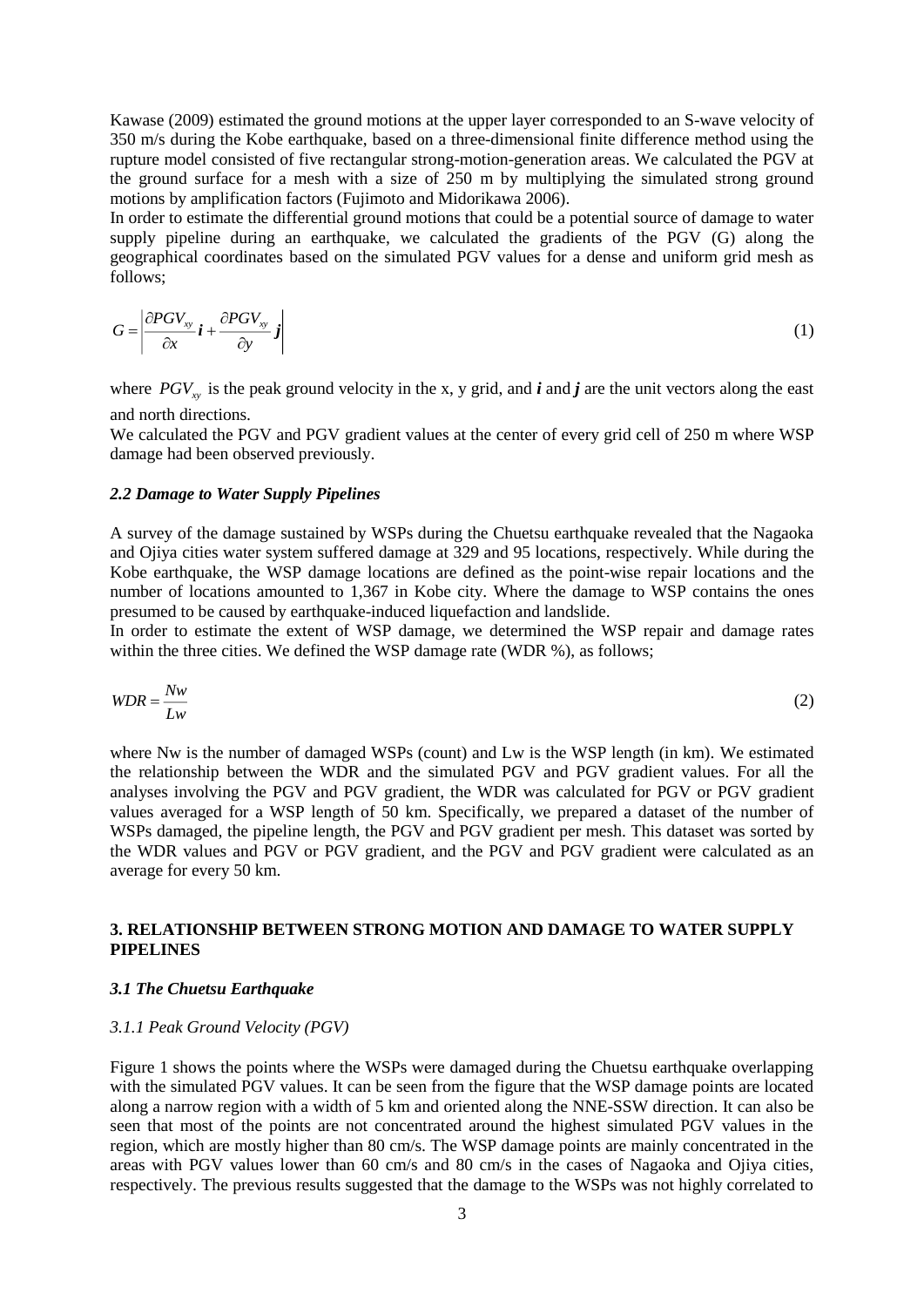the PGV values.



Figure 1. Simulated PGV distribution and locations of WSP damage points. (Chuetsu earthquake)

On the other hand, we noticed that the WSP damage points align perfectly along a region in which the PGV values change rapidly from 40 cm/s to 80 cm/s. This change in the PGV begins at the boundary between two dissimilar geomorphological units, namely, the mountainous region to the east of Nagaoka city and the alluvial fans to the west of the city. The previous observations strongly suggested that the damage to the WSPs might have originated from the large spatial variations in the ground motion and were not related to the actual magnitude of the motion. These variations can be explained on the basis of pronounced spatial changes in the site amplifications arising from dissimilarities in the geomorphologies, which were incorporated in the ground motion simulations. Figure 2 shows the relationship between the WDR and the simulated PGV values.



Figure 2. Relationship between the WDR and PGV values. (Chuetsu earthquake)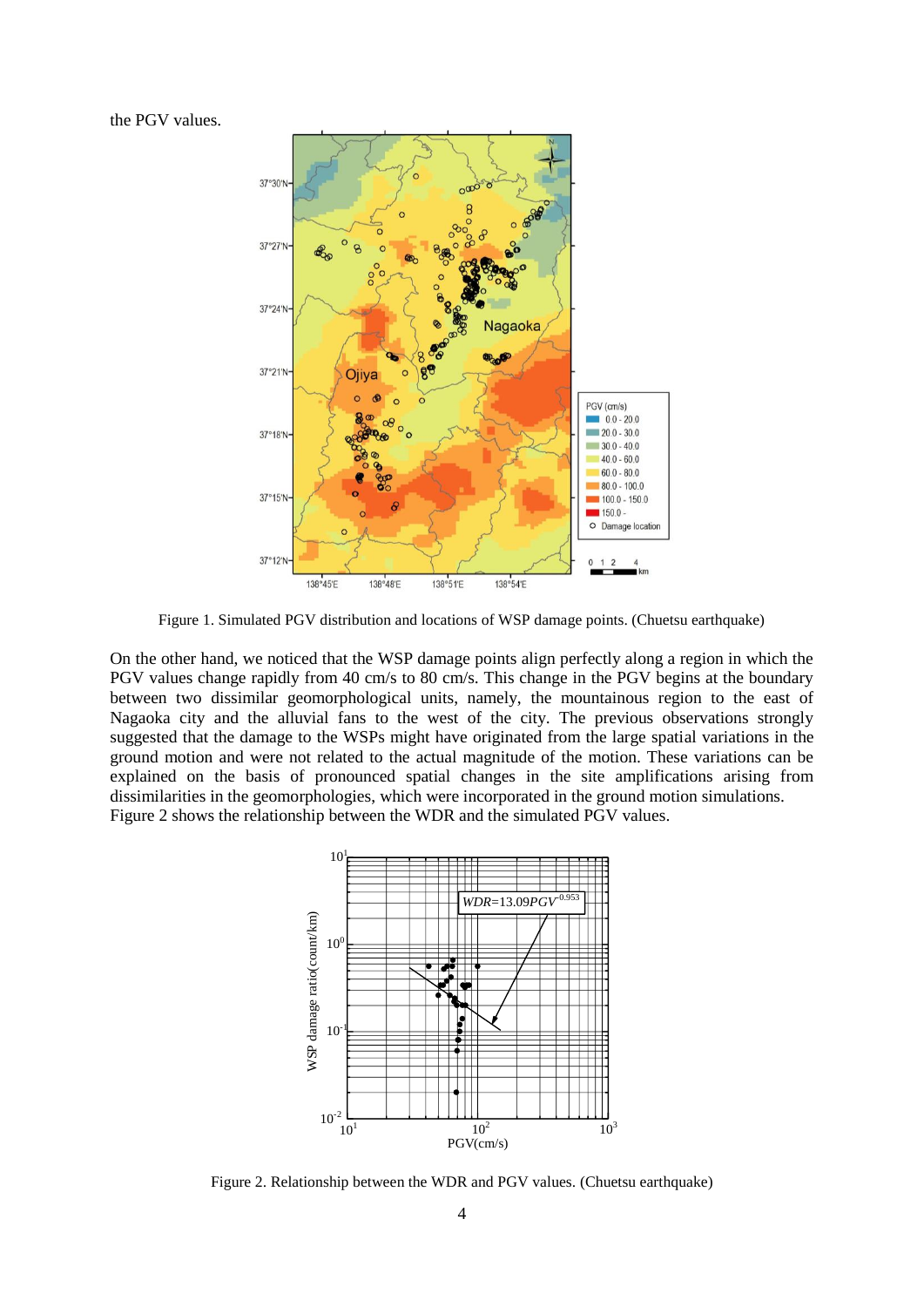It can be seen from Figure 2 that the correlation between the simulated PGV and WDR values is very poor (correlation coefficient  $R = 0.22$ ). These results together with the observations shown in Figure 1 strongly suggest that the WSP damage is not highly correlated to the PGV. An inspection of the above-mentioned database also indicated that most of the WSP systems in Nagaoka and Ojiya cities experienced PGV values between 50 cm/s and 90 cm/s. The plotted dataset for this study was calculated using the weighted means method. Therefore, the regression lines corresponding to the different WSP lengths should have been approximately coincident.

### *3.1.2 Peak Ground Velocity Gradient (PGV Gradient)*

Figure 3 shows the points of damage to the WSPs on a map of the simulated PGV gradients within the Chuetsu region. This figure suggests that there is a higher correlation between WSP damage and the PGV gradients. It can be seen that most of the points of damage to the WSPs align perfectly along stripes with high PGV gradients; the exception is a cluster of damage points enclosed by a red ellipse in Figure 3. This cluster actually corresponds to an area damaged by landslides. The observed good agreement between the extent of WSP damage and the PGV gradients may be explained by the fact that lifeline structures such as water and gas pipelines suffer damage because of the axial or shear strain of the ground along the length; this strain is likely generated by out-of-phase ground vibrations along the structure.



Figure 3. Simulated PGV gradient distribution and locations of WSP damage points. (Chuetsu earthquake) The region enclosed by a red ellipse, which is a landslide-affected area.

Figure 4 shows the relationship between the WDR and the PGV gradients. It can be seen from Figure 4 that there is good agreement between the PGV gradients and the WSP damage rate (correlation coefficient  $R = 0.62$ ). A comparison of Figure 2 and Figure 4 shows clearly that the WDR exhibits a significantly higher correlation with the PGV gradients than with the PGV values.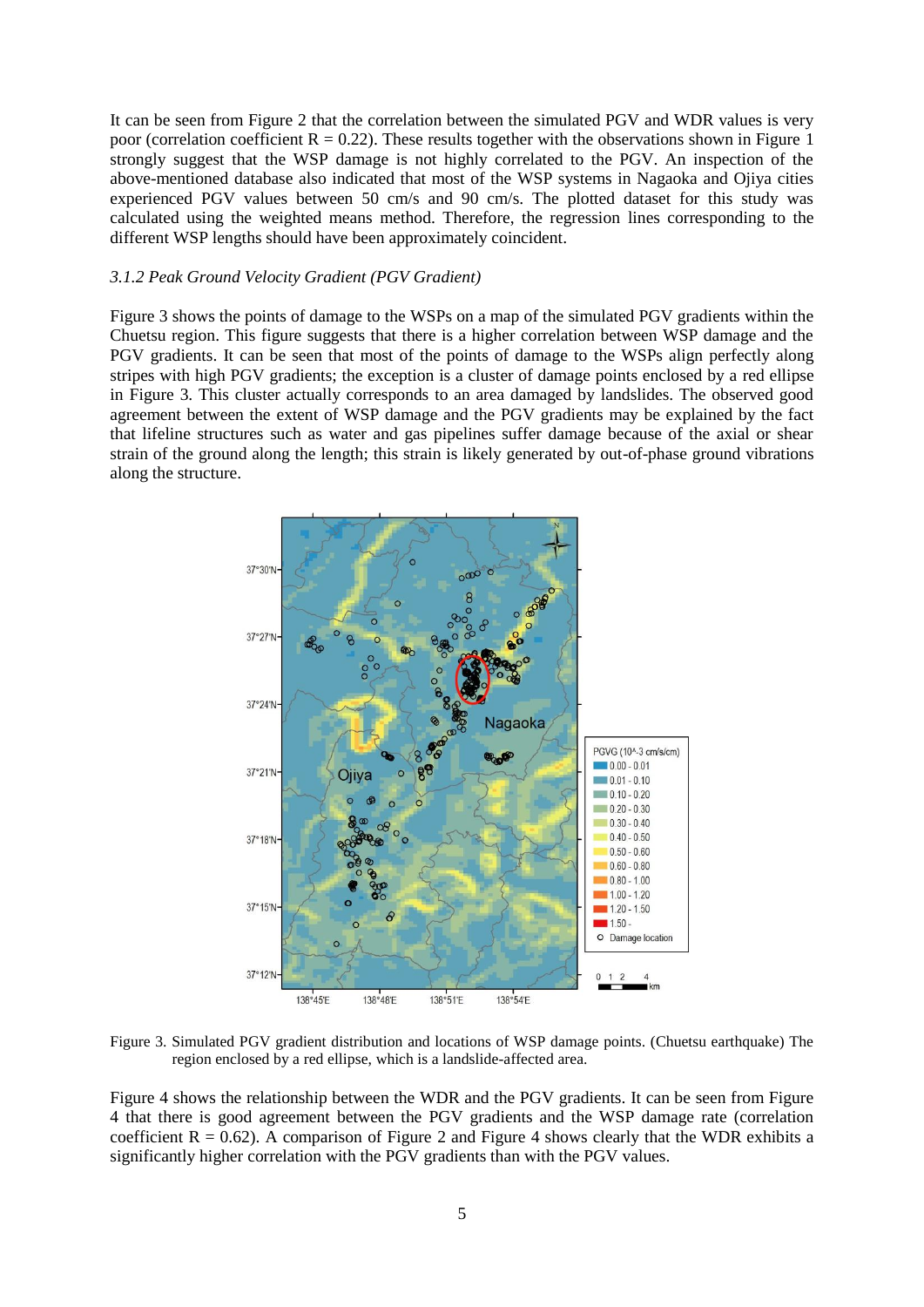

Figure 4. Relationship between the WDR and PGV gradient values. (Chuetsu earthquake)

# *3.2 The Kobe Earthquake*

# *3.2.1 Peak Ground Velocity (PGV)*

In this section, we examine the relationship between WSP damage and strong ground motion during the 1995 Kobe earthquake. The damage to WSPs was digitized in the vector format using paper-based maps. Figures 5 shows the PGV distribution and the locations of WSP damage points. The WSP damage points are defined as the point-wise repair locations.



Figure 5. PGV distribution and locations of WSP damage points in Kobe city. (Kobe earthquake)

It can be seen from Figure 5 that approximately half of the WSP damage points coincide with an area with a PGV value greater than 100 cm/s. However, the other half of the WSP damage points are located on a mountain side and in areas with comparatively smaller PGV values.

Figure 6 shows the relationship between the WDR and the simulated PGV values for the Kobe and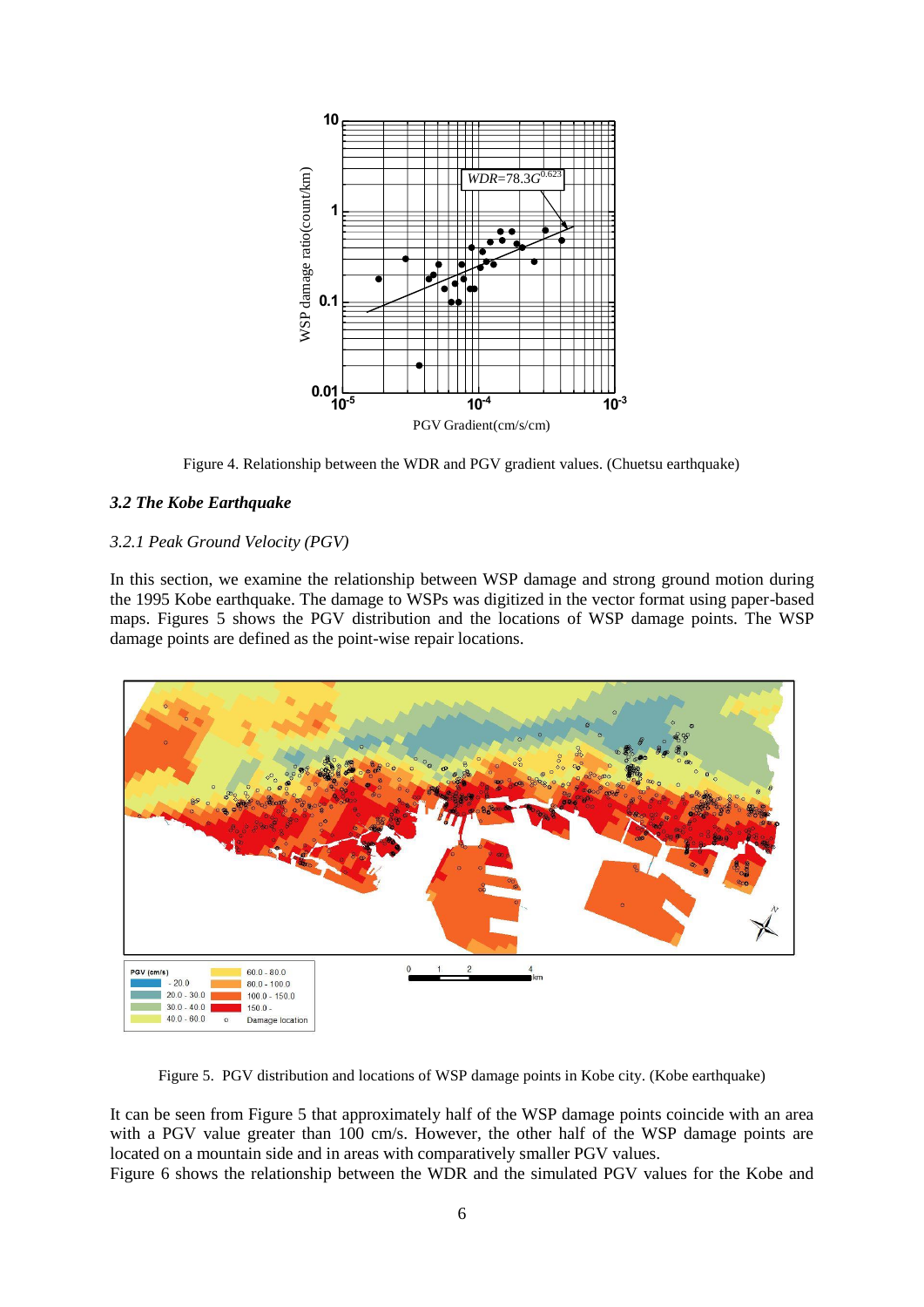Chuetsu earthquakes. For all the analyses involving the PGV, the WDR was calculated for the PGV values averaged for a WSP length of approximately 50 km. The figure presents three water supply pipeline vulnerability relations: The first (orange) is the fragility curve proposed by Maruyama and Yamazaki (2009) based on the damage data during the 2007 Noto-Hanto and the 2007 Niigate-ken Chuetsu-oki earthquakes, as well as the Kobe and the Chuetsu earthquakes. The second (light blue) is the damage predictive relation without liquefaction information, a relation commonly used in Japan. It represents the standard damage rate curve calculated using the damage data of the Kobe earthquake by Isoyama et al. (1998), by obtaining the products of the parameters and the coefficient factors of pipe material, diameter, and so on. The third (blue) is the curve obtained by multiplying the standard damage rate and the coefficient factor of DIP  $(= 0.3)$ . Herein, DIP was generally used pertaining to the Kobe and Chuetsu regions.

It can be seen from the Figure 6 that the correlation between the simulated PGV values and the WDR is better (correlation coefficient  $R = 0.47$ ) than that of only the Chuetsu earthquake. Furthermore, the correlation coefficient between the simulated PGV values and the WDR for only the Kobe earthquake was 0.79.



Figure 6. Relationship between the WDR and PGV values. (Kobe and Chuetsu earthquakes)

The WDR values for the Kobe earthquake were higher than the ones corresponding to the equivalent PGV range for the Chuetsu earthquake. This difference between the Kobe and Chuetsu earthquakes can be explained by the fact that the degree of liquefaction-induced damage to WSPs during the Kobe earthquake was much larger than that during the Chuetsu earthquake. This was because liquefaction at a site is strongly correlated to the seismic characteristics at the site, such as the PGV value and the seismic intensity.

### *3.2.2 Peak Ground Velocity Gradient (PGV Gradient)*

Figures 7 shows the PGV gradient distribution and the locations of WSP damage points.

It can be seen from the figure that the distribution of the PGV gradient exhibits a high correlation with the damage points, especially on the eastern side of the map, with the WSP damage points being concentrated in the area with a PGV gradient greater than  $0.40 \times 10^{-3}$  cm/s/cm. However, there are a few regions where the WSP damage points do not overlap with the PGV gradient distribution. For example, in the Uzugamoridai and Sumiyoshiyamate areas, which are located within the red ellipse in Figure 7, a large number of landslides or tensile cracks were observed around places of residence, while in the middle of Port Island severe damage due to liquefaction had occurred. The landslides and liquefaction at these spots were caused by strong ground motion; however, the damage was not related to a change in the motion.

Figure 8 shows the relationship between the WDR and the simulated PGV gradients.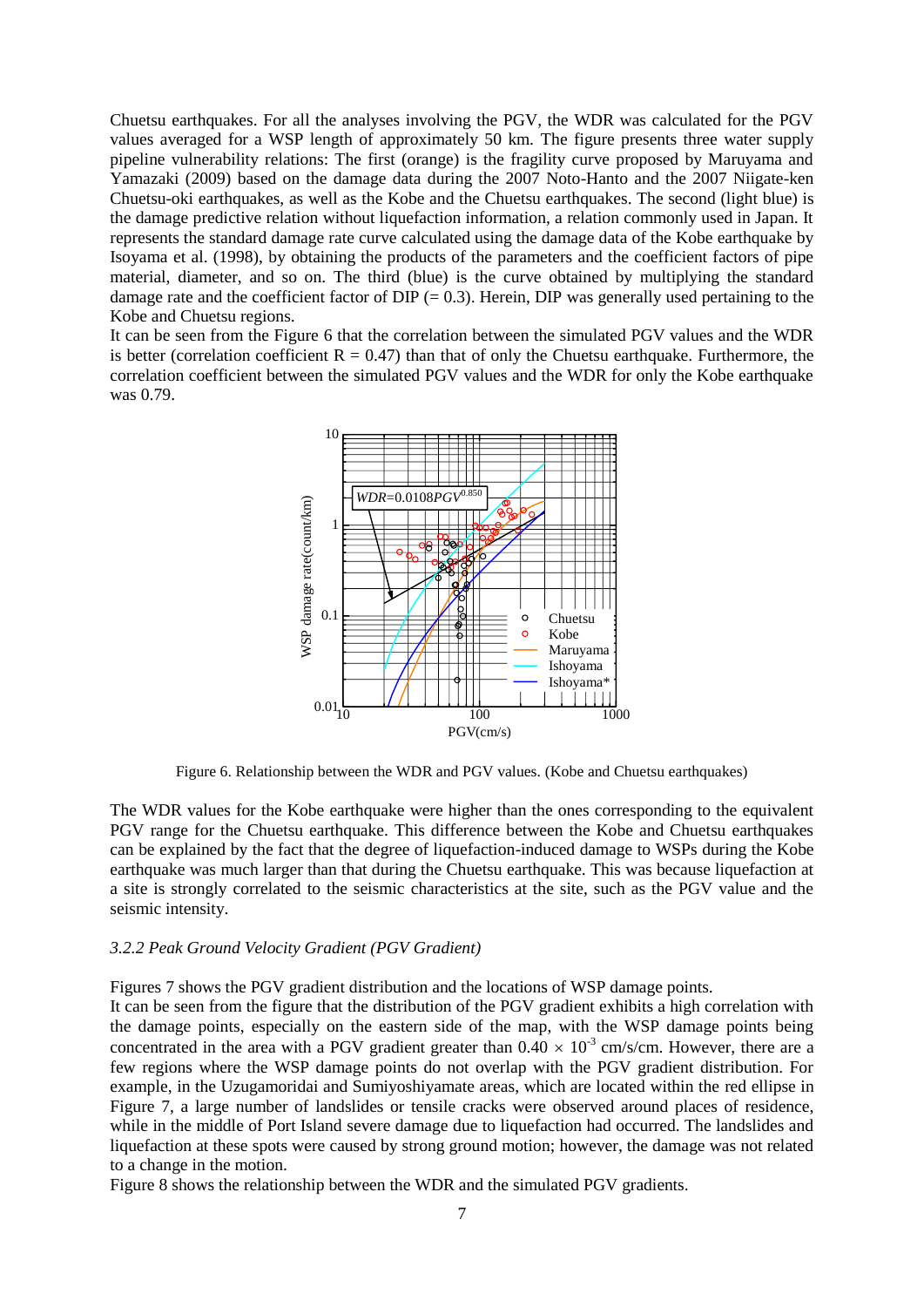It can be seen from the figure that the correlation between the WDR and the PGV gradients (correlation coefficient  $R = 0.83$ ) is even better than that between the WDR and the PGV values for the Kobe earthquake. Further, this trend is similar to the one observed in case of the Chuetsu earthquake. The data corresponding to the Kobe earthquake confirm the relationship between the WDR and the PGV gradient for a large range of gradient values, with the trend being the same as that in the case of the Chuetsu earthquake. This result indicated that the ground strain increases around the boundary between two dissimilar geomorphological regions with a marked difference in their Vs30 values, owing to which the damage to WSPs is concentrated around the boundary. Therefore, we proposed the equation relating the PGV gradient (G, in cm/s/cm) and the WDR (in count/km) for as a WSP damage rate estimator for future scenario earthquakes:

 $WDR = 46.0 G^{0.550}$ 





Figure 7. PGV gradient distribution and locations of WSP damage points. (Kobe earthquake)



Figure 8. Relationship between the WDR and the simulated PGV gradients. (Chuetsu and Kobe earthquakes)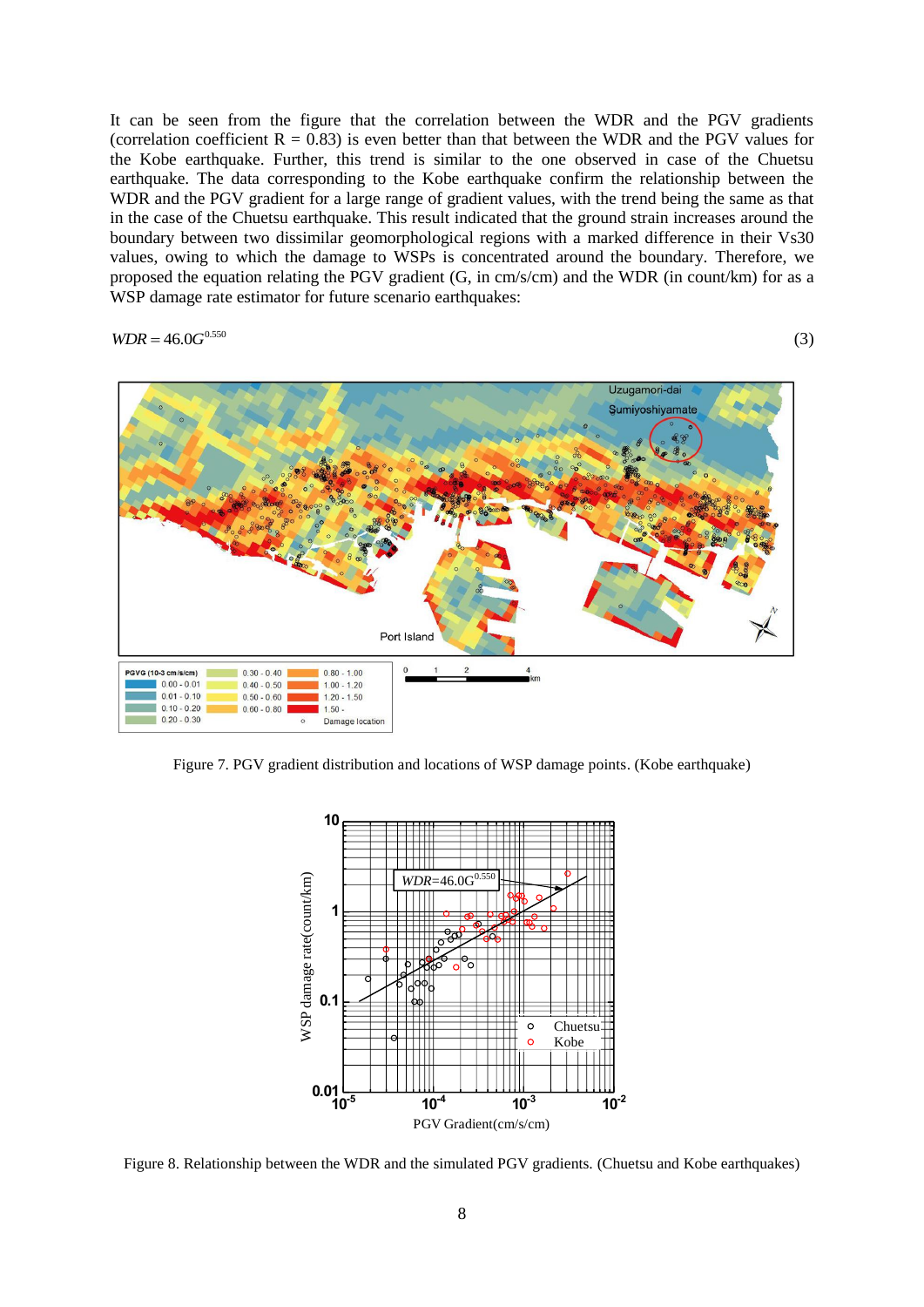Herein, the lowest threshold of PGV gradient can be  $1.5 \times 10^{-5}$  cm/s/cm for equation (3) on the safe side. Because, from the original data of damage to the WSPs and the PGV gradient without averaging for WSP length of about 50km, no damage to the WSPs occurred under PGV gradient of 1.2X10<sup>-5</sup> cm/s/cm in the Chuetsu and Kobe cases. From Figures 3 and 7, we can observe that no damage points are located in meshes under the PGV gradient of  $1.0 \times 10^{-5}$  cm/s/cm.

# **4. DISCUSSION AND CONCLUSIONS**

We developed a new method to estimate the damage incurred by WSPs owing to earthquakes, based on the peak ground velocity gradients (PGV gradients), which were obtained from simulated PGV values that incorporated the site amplifications (every 250 m). We surveyed the damage to WSPs in Ojiya and Nagaoka cities in the Niigata prefecture during the 2004 Chuetsu earthquake and analyzed the distribution of the damage points based on the simulated PGV and PGV gradient values. Our results indicate that the majority of the points of damage to WSPs are located along stripes of lands with high PGV gradient values. These gradients are associated with rapid changes in the PGV at the boundary between two dissimilar geomorphologic units, namely, the mountainous region to the east of Nagaoka city and the alluvial fans to the west of the city. Further, the results show that there is a statistically significant correlation between the WSP damage and the PGV gradients. A possible explanation for this strong correlation is that the damage incurred by underground structures such as water and gas pipelines is due to a severe axial or shear strain of the ground surrounding the structures, which is generated by the differential motions of the ground. We also examined the applicability of the proposed method in understanding the characteristics of damage to WSPs in Kobe city during the 1995 earthquake in the city. For this earthquake, the location of the WSP damage points do not always correspond to the areas with large PGV values, in contrast to the case for Nagaoka and Ojiya cities during the Chuetsu earthquake. On the other hand, the areas with PGV gradients values higher than  $0.4 \times 10^{-3}$  cm/s/cm showed a high degree of correlation with the WSP damage; the exception were the areas that experienced widespread landslides or tensile cracks in the soil. The results of the statistical analyses of the Chuetsu and Kobe earthquakes demonstrate that the PGV gradient is correlated to a greater degree to the WSP damage rate than is the PGV. Further, the results show that the wide range of the WSP damage data corresponding to the two earthquakes can be explained based on a common linear empirical relationship with the PGV gradients.

Based on the above-mentioned analyses of the Chuetsu and the Kobe earthquakes, we derived an empirical relationship to predict the WSP damage rate from earthquakes based on the PGV gradients. The proposed method is not applicable in the case of regions that experience widespread liquefaction or landslides during earthquakes. We are aware that highly detailed estimates of WSP damage from earthquakes may require information regarding the material used for the pipelines as well as their intended function, in addition to the effects of the permanent ground displacement induced by the landslides and liquefaction. However, we consider that the proposed method is suitable for obtaining an initial estimate of WSP damage because of scenario earthquakes for large regions.

## **5. ACKNOWLEDGMENTS**

The K-NET and KiK-net strong-motion data and site amplification factor data used in this study were provided by NIED. We would like to express our gratitude to the Nagaoka, Ojiya, and Kobe city offices for providing the WSP network data and WSP damage data. We thank Matsushima and Kawase for providing the strong-motion simulation results for Kobe city corresponding to the 1995 Kobe earthquake.

### **6. REFERENCES**

American Lifelines Alliance (2005): Seismic guidelines for water pipelines.